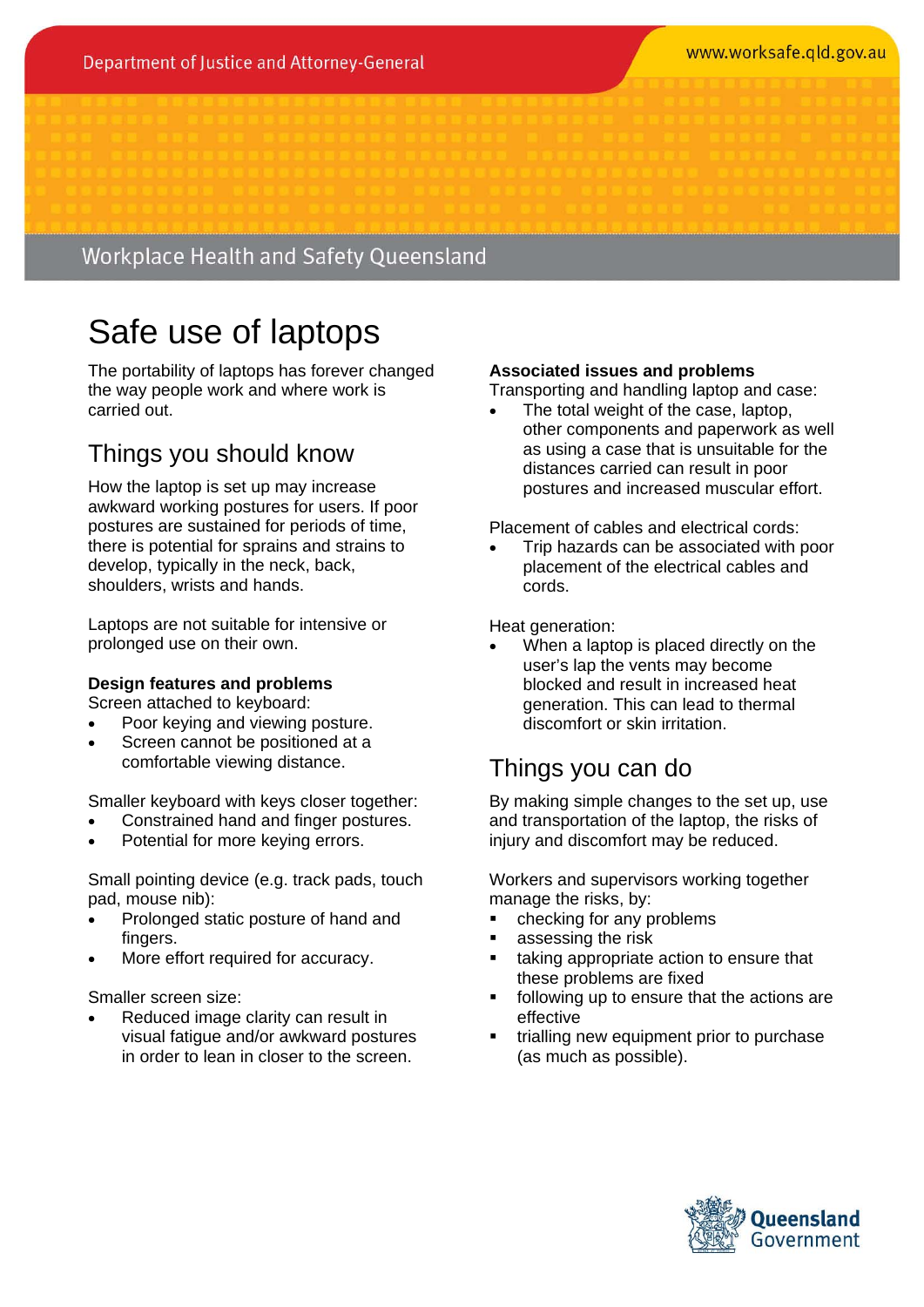It is important that workers are also provided with appropriate training about laptop use and supervision to ensure that workplace policies are followed. Correct set up and user posture are crucial factors in reducing the risk of injury from laptop use. The *Ergonomic guide to computer based workstations* provides more detailed information on preferred computer set up.

#### **Solutions**

External keyboard:

- Allows for a better keying posture and the independent adjustment of the screen.
- The larger keyboard reduces the rate of keying errors.
- Consider using a keyboard without a numeric keypad. This style of keyboard allows the external mouse to be positioned closer to the midline of the body as well as reducing the weight and size of the keyboard. This assists in reducing some of the transportation risks.

External mouse or other input device:

 An external and full sized input device (e.g. mouse or track pad) encourages more optimum wrist and hand postures and helps with user comfort and accuracy.

Docking station or laptop stand

- Allows the screen to be positioned at an appropriate height to improve viewing postures (reduced head and neck bending) and reduce visual strain.
- For an 'on the go' option, position the laptop on top of phone books to improve the screen height and position.
- In the office, docking stations eliminate the need to repeatedly connect the power source and other components each time you return to the office.

Larger monitor

 Useful if the laptop has reduced screen size and greater resolution is required for task or for visual comfort.

Surface height

 Avoid the use of low tables/surfaces, floors, or laps to support the laptop. Position the laptop on top of a standard table for improved keying position and to reduce overheating of laptop.

Improve visibility of screen

- Ensure that the lighting is appropriate and reflections and glare do not cause a visual disturbance on the equipment or documents.
- Check and adjust the settings and resolution of the screen, contrast or brightness, and size of the characters for more comfortable viewing.

Electrical cables and cords

 Position cables so they do not cause a trip hazard.

Transporting laptop

- Eliminate the need to carry a laptop by using alternatives such as portable media storage, virtual portal or email.
- Minimise the load of the laptop and accessories and other items (e.g. power supply, external drives, paper documents) to be transported.
- Use a wheeled bag or consider a backpack in preference to a single strap carry case.
- If hand held cases are preferred, use two lightweight smaller cases to distribute the weight between both arms.

The combined used of the above items allows the laptop to be set up similarly to a regular desktop computer system.

It is strongly recommended that any new equipment or furniture be trialled with users prior to purchase.

Consider the following when selecting a new laptop:

- Keep the weight of the laptop as light as possible and keep accessories as few and as light as possible.
- Choose a large and clear screen that can be used comfortably for the task needing to be done.